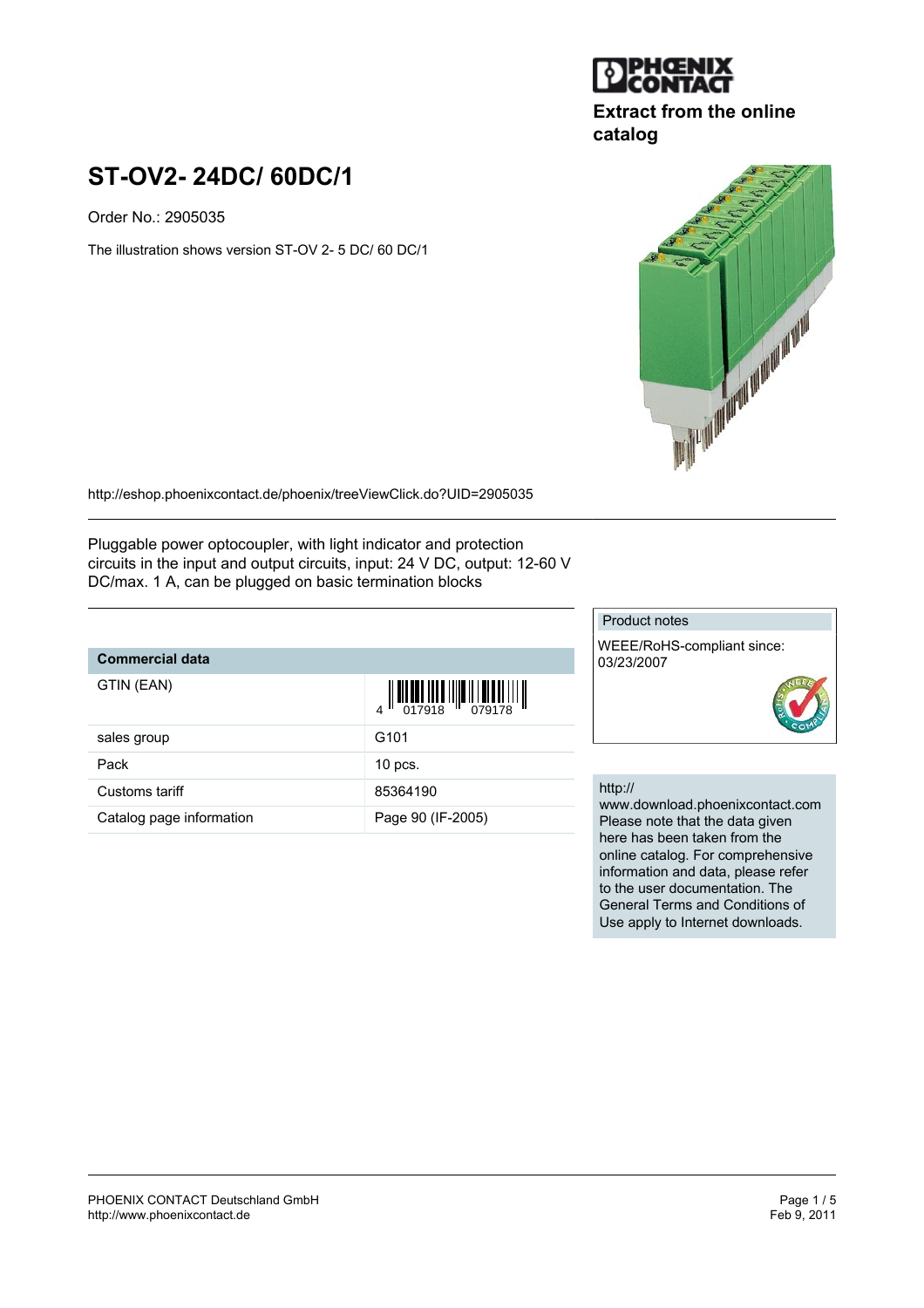#### **Technical data**

| Input data                                           |                                             |
|------------------------------------------------------|---------------------------------------------|
| Nominal input voltage U <sub>N</sub>                 | 24 V DC ±20 %                               |
| Switching threshold "0" signal in reference to $U_N$ | $\leq 0.4$                                  |
| Switching threshold "1" signal in reference to $U_N$ | $\geq 0.8$                                  |
| Typical input current at $U_N$                       | 7 mA                                        |
| Typical response time                                | $20 \mu s$                                  |
| Typical turn-off time                                | $200 \mu s$                                 |
| Status display                                       | <b>Yellow LED</b>                           |
| Type of protection                                   | Protection against polarity reversal        |
|                                                      | Surge protection                            |
| Protective circuit/component                         | Polarity protection diode                   |
| Transmission frequency                               | 500 Hz                                      |
| <b>Output data</b>                                   |                                             |
| Output nominal voltage range                         | 12 V DC  60 V DC                            |
| Limiting continuous current                          | 1 A (see derating curve)                    |
| Surge current                                        | $5 A (t = 1 s)$                             |
| Peak offstate voltage                                | 60 V DC (Collector-emitter reverse voltage) |
| Voltage drop at max. limiting continuous current     | 1.2V                                        |
| Output circuit                                       | 2-wire, floating                            |
| Type of protection                                   | Protection against polarity reversal        |
|                                                      | Surge protection                            |
| Protective circuit/component                         | Polarity protection diode                   |
| General data                                         |                                             |
| Width                                                | 14.6 mm                                     |
| Height                                               | 33 mm                                       |
| Depth                                                | 66.5 mm                                     |
| Test voltage input/output                            | 2.5 kV AC                                   |
| Ambient temperature (operation)                      | -20 °C  60 °C                               |
| Ambient temperature (storage/transport)              | -20 °C  70 °C                               |
| Mounting position                                    | Any                                         |
| Standards/regulations                                | DIN VDE 0110b, Gr. C for 250 V DC           |
|                                                      | DIN VDE 0160 (in relevant parts)            |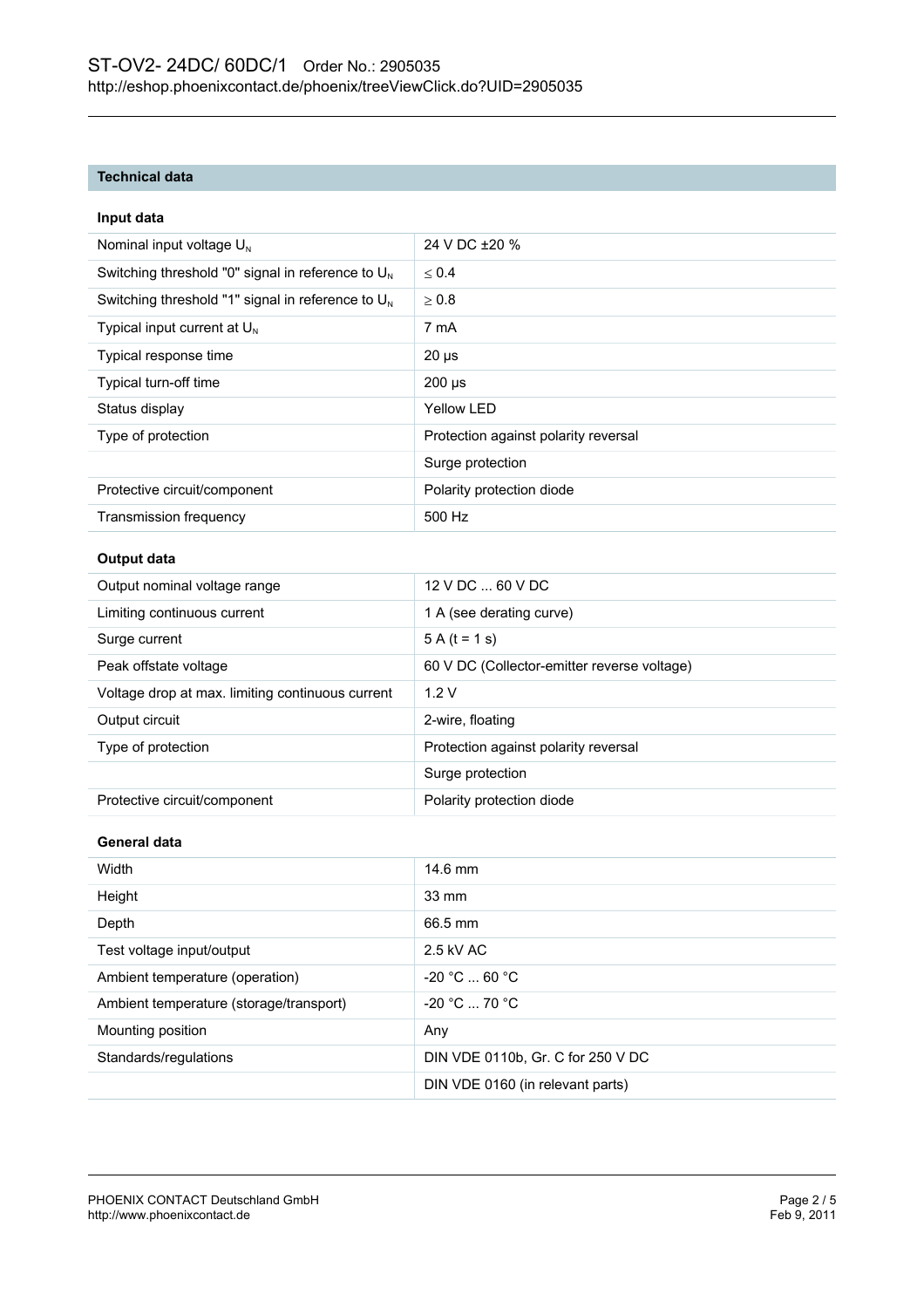#### **Certificates / Approvals**



Certification GOST

#### **Diagrams/Drawings**

Diagram

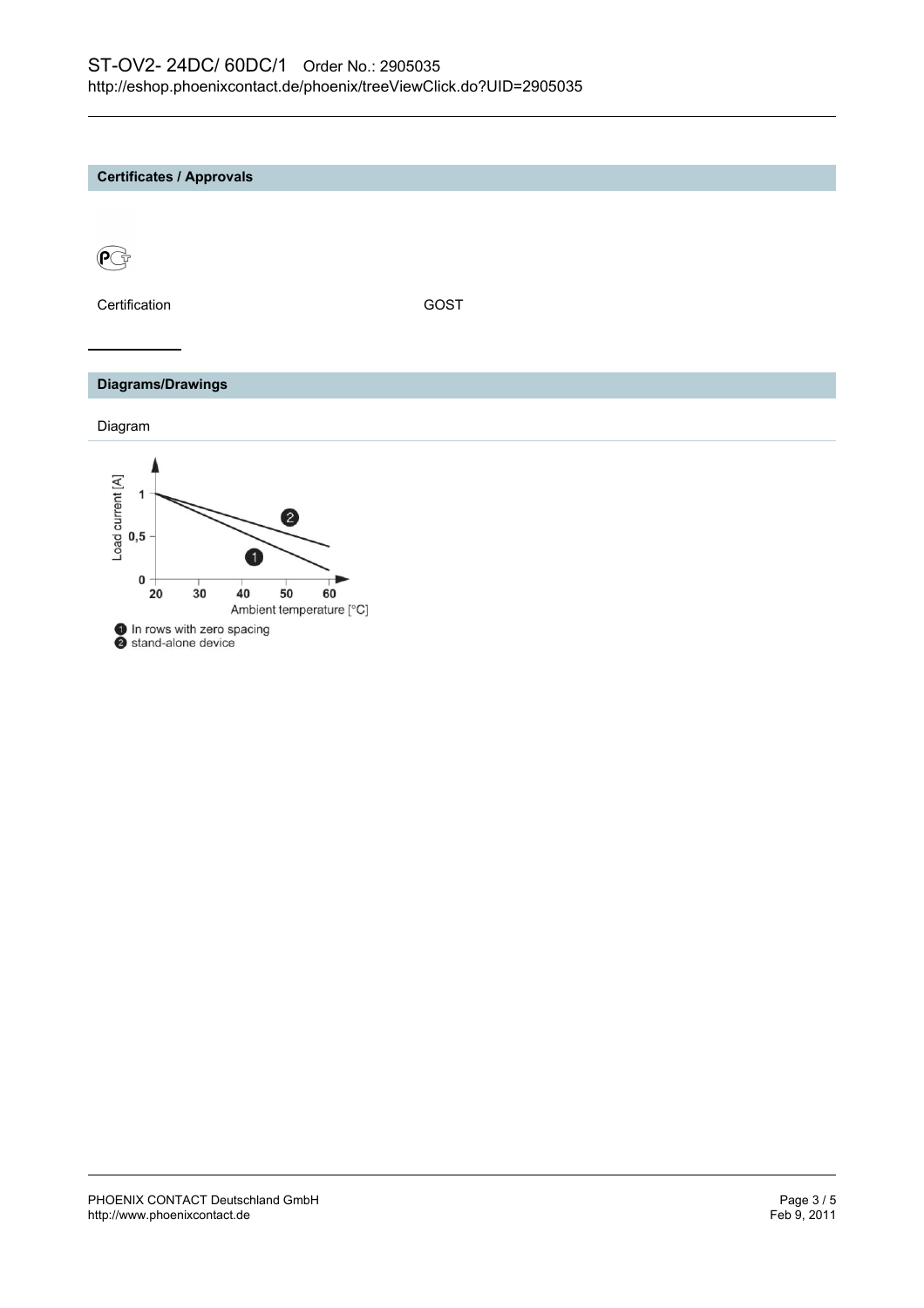Circuit diagram